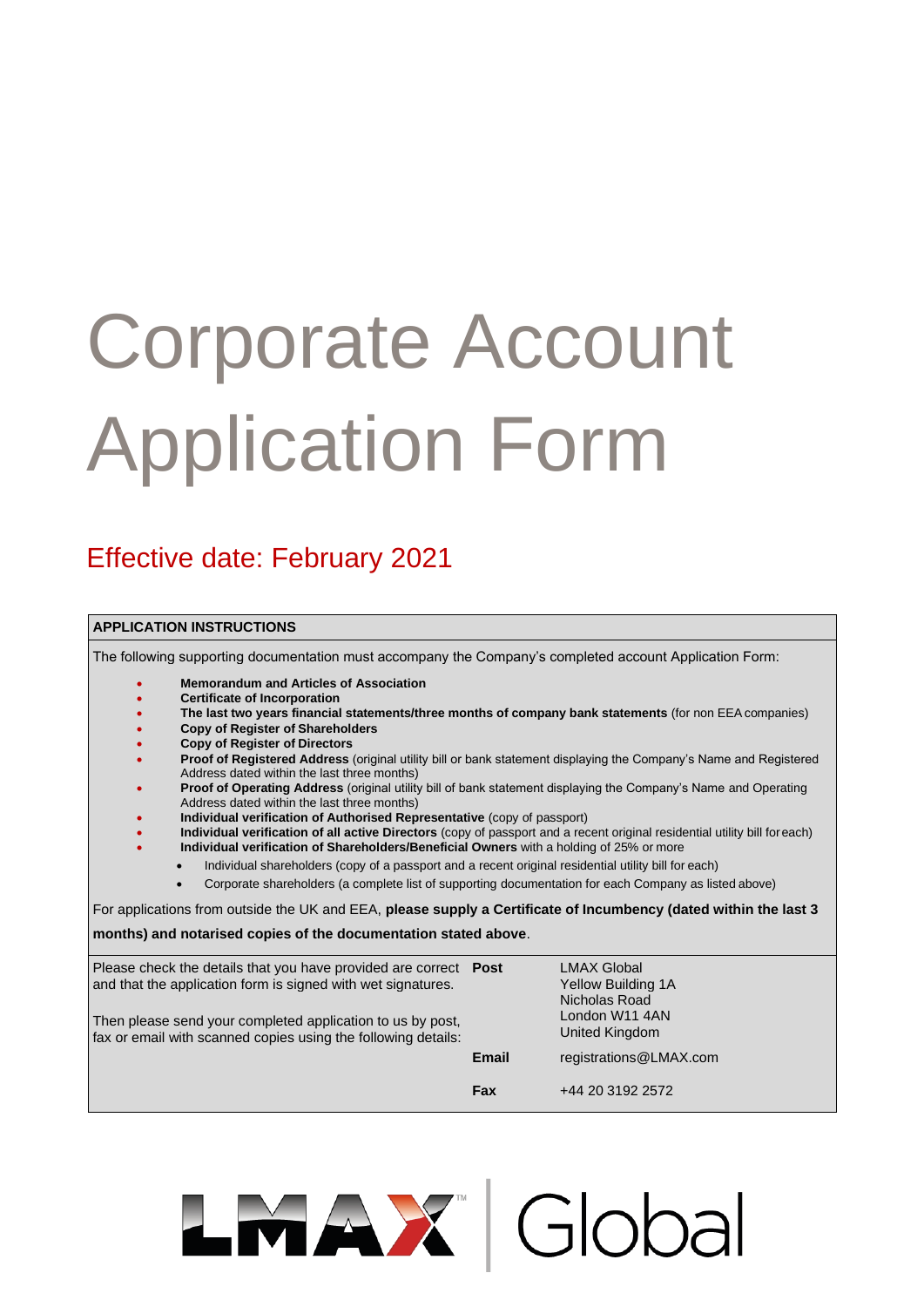

## **Corporate Account Application Form**

Effective date: February2021

This document forms part of the client agreement with LMAX Broker Limited.

Complete the following form to open a corporate account. Please complete all sections in full and using BLOCK CAPITALS **(any section left incomplete will delay the processing of your application)**.

Please call +44 20 3192 2555 should you have any questions.

| <b>Company Details</b>                                                      |
|-----------------------------------------------------------------------------|
| <b>Full Registered company name:</b>                                        |
| Other trading names (if applicable):                                        |
| <b>Registered company number:</b>                                           |
| <b>Company Website Address:</b>                                             |
| Please detail your main business activities including your revenue sources: |
| Reason for opening a corporate account:                                     |

| <b>Registered Company Address</b> |                          |  |  |  |  |
|-----------------------------------|--------------------------|--|--|--|--|
| <b>Address Line 1:</b>            | Town:                    |  |  |  |  |
| <b>Address Line 2:</b>            | County:                  |  |  |  |  |
| <b>Address Line 3:</b>            | Post code:               |  |  |  |  |
| Country:                          | <b>Business tel. no:</b> |  |  |  |  |

| <b>Operating Address</b> (if different to your Registered Address) |                   |  |  |  |  |  |
|--------------------------------------------------------------------|-------------------|--|--|--|--|--|
| Address Line 1:                                                    | Town:             |  |  |  |  |  |
| Address Line 2:                                                    | County:           |  |  |  |  |  |
| Address Line 3:                                                    | Post code:        |  |  |  |  |  |
| Country:                                                           | Business tel. no: |  |  |  |  |  |

| More Information on The Company                                                                                             |                                                                                                              |                            |  |  |  |  |  |  |
|-----------------------------------------------------------------------------------------------------------------------------|--------------------------------------------------------------------------------------------------------------|----------------------------|--|--|--|--|--|--|
| <b>LEI Code:</b>                                                                                                            |                                                                                                              |                            |  |  |  |  |  |  |
| Is the company authorised and regulated by a financial regulator (e.g. FCA in the UK) in any country or territory?          |                                                                                                              |                            |  |  |  |  |  |  |
| If yes please provide details:                                                                                              |                                                                                                              | Yes $\square$ No $\square$ |  |  |  |  |  |  |
| territory?                                                                                                                  | Is the company listed on a Regulated Stock Exchange (e.g. London Stock Exchange in the UK) in any country or |                            |  |  |  |  |  |  |
| If yes please provide details:<br>Yes $\square$ No $\square$                                                                |                                                                                                              |                            |  |  |  |  |  |  |
| Does the company have any pending litigation, disputed accounts or other unresolved matters in any country or<br>territory? |                                                                                                              |                            |  |  |  |  |  |  |
| If yes please provide details:                                                                                              |                                                                                                              | Yes □ No □                 |  |  |  |  |  |  |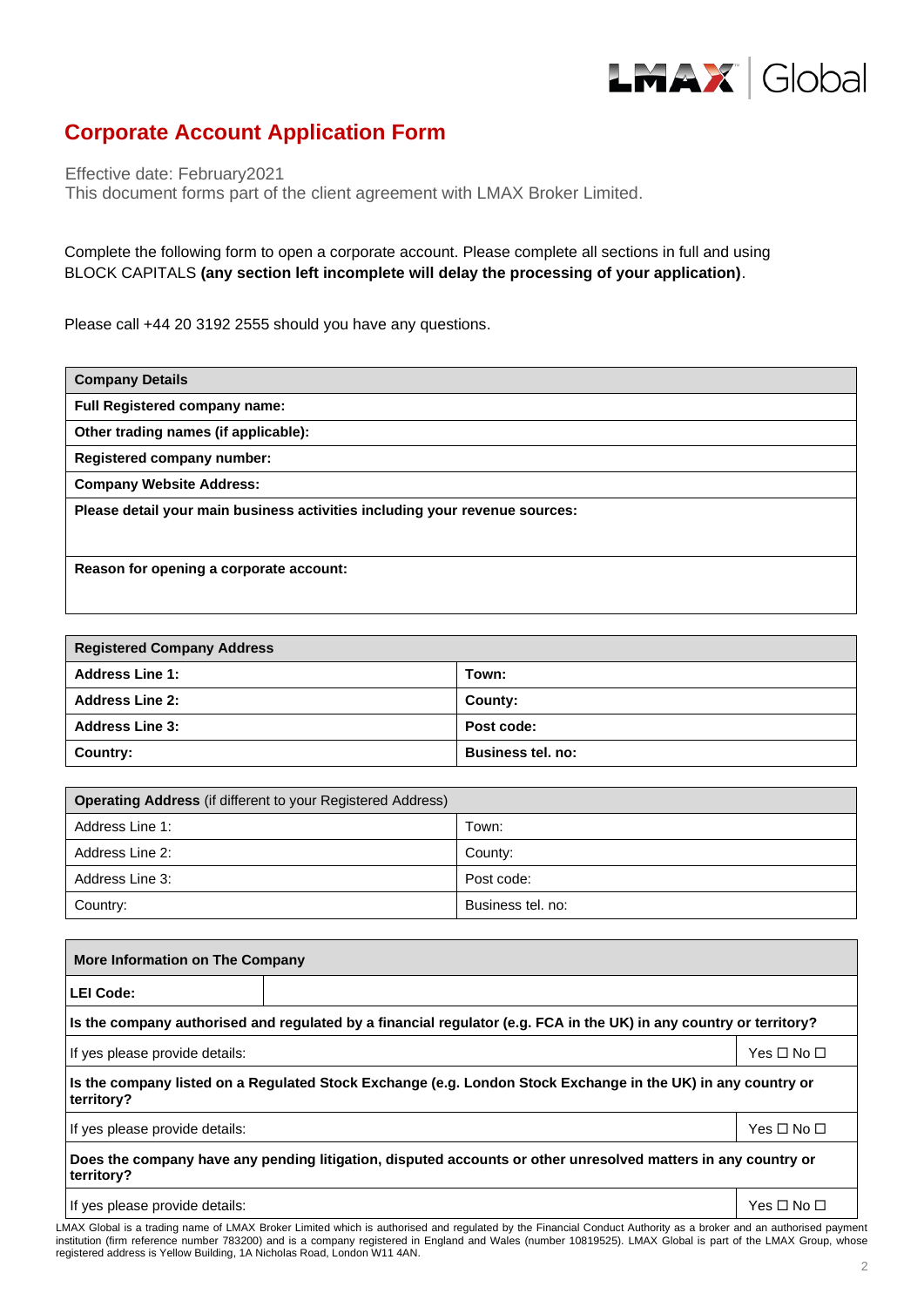

| Has the company ever been subject to Bankruptcy/Insolvency proceedings in any country or territory?                            |                                                                                                                |                                                                                                                                                         |                    |  |  |  |  |  |
|--------------------------------------------------------------------------------------------------------------------------------|----------------------------------------------------------------------------------------------------------------|---------------------------------------------------------------------------------------------------------------------------------------------------------|--------------------|--|--|--|--|--|
| If yes please provide details:<br>Yes $\Box$ No $\Box$                                                                         |                                                                                                                |                                                                                                                                                         |                    |  |  |  |  |  |
| Do any of the following apply to your company?                                                                                 |                                                                                                                |                                                                                                                                                         |                    |  |  |  |  |  |
| $\square$ Balance sheet total of at least EUR 20,000,000.00 or equivalent                                                      |                                                                                                                |                                                                                                                                                         |                    |  |  |  |  |  |
|                                                                                                                                |                                                                                                                | $\Box$ Net turnover of at least EUR 40,000,000.00 or equivalent                                                                                         |                    |  |  |  |  |  |
| Where applicable, please tick all criteria                                                                                     |                                                                                                                | $\Box$ Own funds of at least EUR 2,000,000.00 or equivalent                                                                                             |                    |  |  |  |  |  |
| that apply to your company                                                                                                     |                                                                                                                | $\Box$ The size of the financial instrument portfolio (cash deposits and financial<br>instruments) held by the company exceeds 500,000.00 or equivalent |                    |  |  |  |  |  |
| Do you have financial statements that are less than 12 months old?                                                             |                                                                                                                |                                                                                                                                                         |                    |  |  |  |  |  |
| If yes please provide the most recent audited and/or unaudited financial statements                                            |                                                                                                                |                                                                                                                                                         |                    |  |  |  |  |  |
| If no please detail why:                                                                                                       |                                                                                                                |                                                                                                                                                         | Yes $\Pi$ No $\Pi$ |  |  |  |  |  |
|                                                                                                                                |                                                                                                                |                                                                                                                                                         |                    |  |  |  |  |  |
| <b>Company Bank Details</b>                                                                                                    |                                                                                                                |                                                                                                                                                         |                    |  |  |  |  |  |
| <b>Bank Name:</b>                                                                                                              |                                                                                                                |                                                                                                                                                         |                    |  |  |  |  |  |
| <b>Bank Address:</b>                                                                                                           |                                                                                                                |                                                                                                                                                         |                    |  |  |  |  |  |
| Postcode:                                                                                                                      |                                                                                                                | Country:                                                                                                                                                |                    |  |  |  |  |  |
| <b>Account Name:</b>                                                                                                           |                                                                                                                |                                                                                                                                                         |                    |  |  |  |  |  |
| <b>Account No:</b>                                                                                                             |                                                                                                                | <b>Sort Code:</b>                                                                                                                                       |                    |  |  |  |  |  |
| Or IBAN:                                                                                                                       |                                                                                                                |                                                                                                                                                         |                    |  |  |  |  |  |
| BIC:                                                                                                                           |                                                                                                                |                                                                                                                                                         |                    |  |  |  |  |  |
| Approx. amount of company funds that will be deposited with LMAX Global:                                                       |                                                                                                                |                                                                                                                                                         |                    |  |  |  |  |  |
| <b>Account Base Currency</b><br>for the Account?                                                                               |                                                                                                                | GBPO EURO USDO AUDO CADO CHFO JPYO SEKO SGDO HKDO PLNO                                                                                                  |                    |  |  |  |  |  |
|                                                                                                                                |                                                                                                                |                                                                                                                                                         |                    |  |  |  |  |  |
| The Source (s) of Funds for Trading the account (s) at LMAX Global                                                             |                                                                                                                |                                                                                                                                                         |                    |  |  |  |  |  |
| You may select more than one source and we may require you to provide supporting documentation in respect of the source<br>(s) |                                                                                                                |                                                                                                                                                         |                    |  |  |  |  |  |
| <b>Normal commercial</b><br>◻<br>activities                                                                                    |                                                                                                                |                                                                                                                                                         |                    |  |  |  |  |  |
|                                                                                                                                | Nature of business: example and a series of the series of the series of the series of the series of the series |                                                                                                                                                         |                    |  |  |  |  |  |
|                                                                                                                                |                                                                                                                |                                                                                                                                                         |                    |  |  |  |  |  |
| Investments held at another<br>□<br>brokerage firm                                                                             |                                                                                                                | Current value of investments/funds at the firm (s) of brokers:                                                                                          |                    |  |  |  |  |  |
| Others (please specify and<br>$\Box$                                                                                           |                                                                                                                |                                                                                                                                                         |                    |  |  |  |  |  |
| provide value of funds)                                                                                                        |                                                                                                                |                                                                                                                                                         |                    |  |  |  |  |  |

 $\mathbf{r}$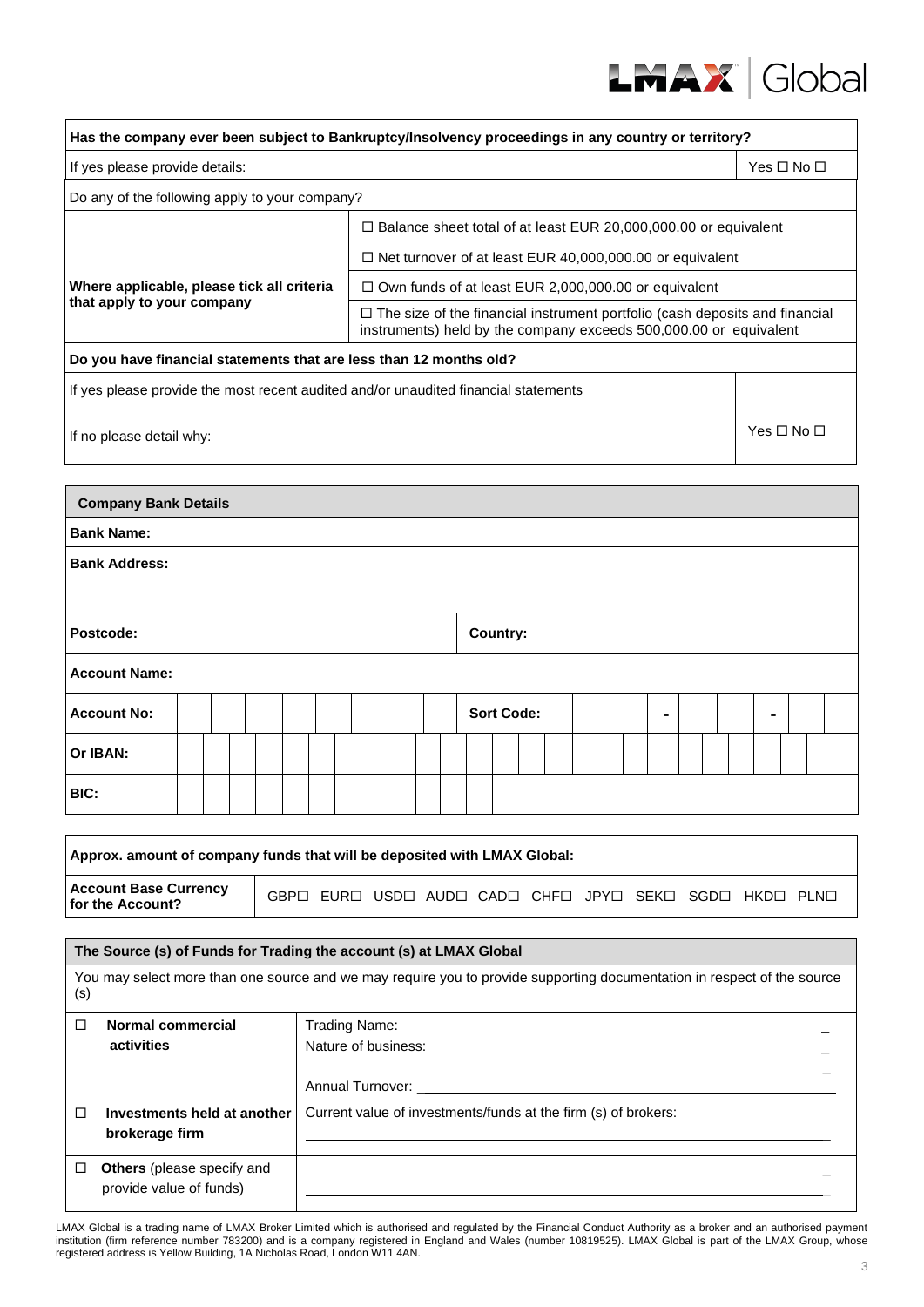

| Are the funds to be deposited entirely from the entity and/or its shareholders/principals?                                                          |                            |  |  |  |  |  |  |
|-----------------------------------------------------------------------------------------------------------------------------------------------------|----------------------------|--|--|--|--|--|--|
| If yes, you declare that all funds to be deposited with LMAX Global are corporate proprietary funds,<br>resulting exclusively from:                 |                            |  |  |  |  |  |  |
| a. Paid in capital from the entity's shareholders/principals and/or<br>b. Business profit and/or retained earnings from regular business operations | Yes $\square$ No $\square$ |  |  |  |  |  |  |

| <b>Authorised Representative</b>                                                            |                      |
|---------------------------------------------------------------------------------------------|----------------------|
| Title: $Mr \Box$<br>Mrs □<br>$Ms \Box$<br>Miss □<br>$Dr \Box$ Other $\Box$ (Please specify) |                      |
| First Name:                                                                                 | Residential Address: |
| Surname:                                                                                    |                      |
| Date of Birth:                                                                              |                      |
| Nationality:                                                                                | Postcode/Zip Code:   |
| Contact Tel. No.:                                                                           | Country:             |
| Email Address:                                                                              |                      |
| Position within the Company:                                                                |                      |
| Specimen Signature:                                                                         |                      |

| <b>Authorised Traders</b>    |  |                                                                                           |  |  |  |  |  |
|------------------------------|--|-------------------------------------------------------------------------------------------|--|--|--|--|--|
|                              |  | Title: $Mr \Box$ Mrs $\Box$ Ms $\Box$ Miss $\Box$ Dr $\Box$ Other $\Box$ (Please specify) |  |  |  |  |  |
| First Name:                  |  | Surname:                                                                                  |  |  |  |  |  |
| Contact Tel. No.:            |  |                                                                                           |  |  |  |  |  |
| Email Address:               |  |                                                                                           |  |  |  |  |  |
| Position within the Company: |  |                                                                                           |  |  |  |  |  |

|                              |  |  | Title: Mr $\Box$ Mrs $\Box$ Ms $\Box$ Miss $\Box$ Dr $\Box$ Other $\Box$ (Please specify) |          |  |  |
|------------------------------|--|--|-------------------------------------------------------------------------------------------|----------|--|--|
| First Name:                  |  |  |                                                                                           | Surname: |  |  |
| Contact Tel. No.:            |  |  |                                                                                           |          |  |  |
| Email Address:               |  |  |                                                                                           |          |  |  |
| Position within the Company: |  |  |                                                                                           |          |  |  |

| Title: $Mr \Box$ Mrs $\Box$ Ms $\Box$ Miss $\Box$ Dr $\Box$ Other $\Box$ (Please specify) |  |  |          |
|-------------------------------------------------------------------------------------------|--|--|----------|
| First Name:                                                                               |  |  | Surname: |
| Contact Tel. No.:                                                                         |  |  |          |
| Email Address:                                                                            |  |  |          |
| Position within the Company:                                                              |  |  |          |

|                              |  |  | Title: $Mr \Box$ Mrs $\Box$ Ms $\Box$ Miss $\Box$ Dr $\Box$ Other $\Box$ (Please specify) |          |  |  |
|------------------------------|--|--|-------------------------------------------------------------------------------------------|----------|--|--|
| First Name:                  |  |  |                                                                                           | Surname: |  |  |
| Contact Tel. No.:            |  |  |                                                                                           |          |  |  |
| Email Address:               |  |  |                                                                                           |          |  |  |
| Position within the Company: |  |  |                                                                                           |          |  |  |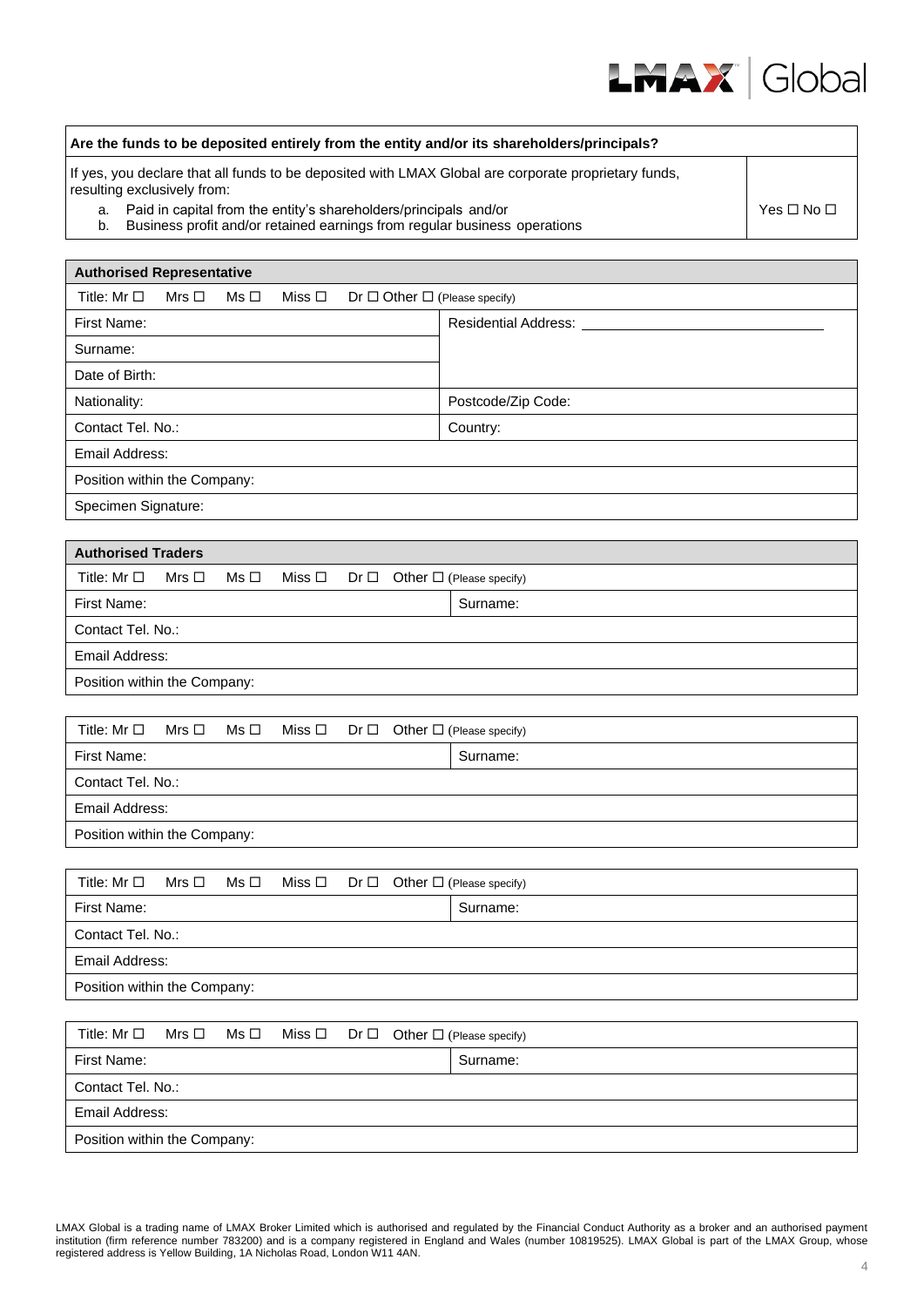

| <b>Trading Experience</b>                                                                                                                                                                         |                               |                              |                             |  |  |  |  |  |
|---------------------------------------------------------------------------------------------------------------------------------------------------------------------------------------------------|-------------------------------|------------------------------|-----------------------------|--|--|--|--|--|
| This section should be completed by the person authorized to carry out transactions on behalf of the company                                                                                      |                               |                              |                             |  |  |  |  |  |
| (excludes trades for which you received financial advice).                                                                                                                                        |                               |                              |                             |  |  |  |  |  |
| Have your Company traded FX in the past 12 months?                                                                                                                                                | Yes $\square$ No $\square$    |                              |                             |  |  |  |  |  |
| Yes averaging:                                                                                                                                                                                    | 1-4 trades per month $\Box$   | 5-10 trades per month $\Box$ | 20+ trades per month $\Box$ |  |  |  |  |  |
| Have your Company traded CFDs or Futures in the past 12 months?                                                                                                                                   | Yes □ No □                    |                              |                             |  |  |  |  |  |
| Yes averaging:                                                                                                                                                                                    | 11-20 trades per month $\Box$ | 20+ trades per month $\Box$  |                             |  |  |  |  |  |
| Do you work in or have you worked in the financial sector for at least one year in a<br>professional position, which requires knowledge and understanding of CFDs/Forex or<br>leveraged products? | Yes □ No □                    |                              |                             |  |  |  |  |  |

| What products are you interested in trading with LMAX? |  |                |  |                |  |  |  |
|--------------------------------------------------------|--|----------------|--|----------------|--|--|--|
| Spot FX                                                |  | Commodities    |  | Crypto Futures |  |  |  |
| Crypto CFDs                                            |  | Equity Indices |  | Weekend FX     |  |  |  |

#### **Declaration**

In signing and returning this form I confirm for and on behalf of the applicant that:

- We have full power and authority to enter into the LMAX Global Agreement which is described in bullet point 4 below with LMAX Global on behalf of the company, which is the named applicant
- We will notify LMAX Global promptly, with at least two weeks' notice, in advance if We cease to be employed or engaged as an employee, agent or contractor by my/our company, or if We cease have authority to act on behalf of the Company whether under the terms of this Agreement or otherwise
- We declare that the information we have provided as part of this application process is true andcomplete.
- We have read and understood and agree to be bound by the LMAX Global Agreement that is comprised of the current versions published on the website of (a) the Terms of Business, (b) the Deliverable FX Service Agreement, (c) the Trading Manual, (d) the Order Execution Policy, (e) the Privacy and Cookie Policy and (f) the Risk Warning Notice, (g) (where applicable) the API agreement. We acknowledge that all of the documents that constitute the LMAX Global Agreement and supplementary documents as available from the website including, but not limited to Summary Conflicts of Interest Policy, or any other document that may form part of your agreement with us, may be amended from time to time as permitted by the terms of the Terms of Business and that any later versions will govern my trading relationship with LMAX Global from the effective dates set out in the Terms of Business.
- We are aware that the trading service provided by LMAX Global carries a high level of risk and can result in losses that exceed the balance of cash held on our account at any time.

You should not open an account with LMAX Global unless you understand the nature of its trading services and the extent of your Company's exposure to risk.

| Agreement                                                                                                                                                                   |             |        |   |   |                |   |           |        |              |  |
|-----------------------------------------------------------------------------------------------------------------------------------------------------------------------------|-------------|--------|---|---|----------------|---|-----------|--------|--------------|--|
| By signing this form you represent that all the information contained herein is true and accurate and you agree on behalf of<br>the applicant to be bound by our Agreement. |             |        |   |   |                |   |           |        |              |  |
| Signature:                                                                                                                                                                  | <b>Date</b> | D      | D | M | M              | Y | Y         | Υ      |              |  |
| <b>Full name:</b>                                                                                                                                                           |             |        |   |   |                |   |           |        |              |  |
| <b>Position:</b>                                                                                                                                                            |             |        |   |   |                |   |           |        |              |  |
|                                                                                                                                                                             |             |        |   |   |                |   |           |        |              |  |
| Signature:                                                                                                                                                                  | <b>Date</b> | $\Box$ | D | M | $\blacksquare$ | Y | $\sqrt{}$ | $\vee$ | $\checkmark$ |  |
| Full name:                                                                                                                                                                  |             |        |   |   |                |   |           |        |              |  |
| <b>Position:</b>                                                                                                                                                            |             |        |   |   |                |   |           |        |              |  |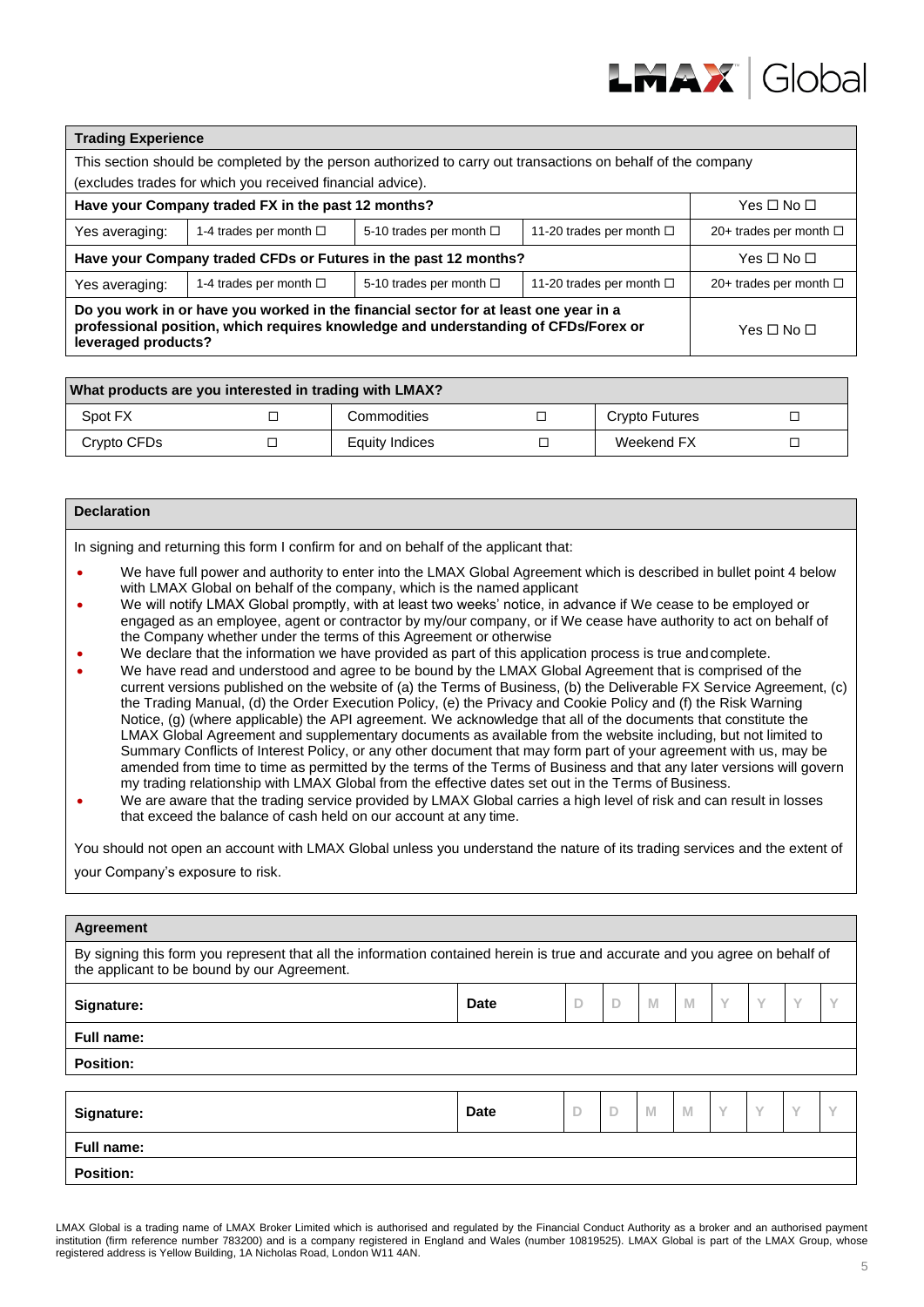

## **Completion of this page is not necessary for entities listed on a Recognised Stock Exchange**

|                                                                                 | <b>Shareholders/Beneficial Owners</b> |                |               |                  |  |  |  |  |  |
|---------------------------------------------------------------------------------|---------------------------------------|----------------|---------------|------------------|--|--|--|--|--|
| Please list any shareholders or beneficial owners with a holding of 25% or more |                                       |                |               |                  |  |  |  |  |  |
| <b>Title</b>                                                                    | <b>Full Name</b>                      | <b>Address</b> | Date of Birth | <b>Holding %</b> |  |  |  |  |  |
|                                                                                 |                                       |                |               |                  |  |  |  |  |  |
|                                                                                 |                                       |                |               |                  |  |  |  |  |  |
|                                                                                 |                                       |                |               |                  |  |  |  |  |  |
|                                                                                 |                                       |                |               |                  |  |  |  |  |  |
|                                                                                 |                                       |                |               |                  |  |  |  |  |  |
|                                                                                 |                                       |                |               |                  |  |  |  |  |  |

| <b>Company Directors</b>                                                                |                  |                |               |  |  |  |
|-----------------------------------------------------------------------------------------|------------------|----------------|---------------|--|--|--|
| Please list any company directors (if necessary please continue on an additional sheet) |                  |                |               |  |  |  |
| <b>Title</b>                                                                            | <b>Full Name</b> | <b>Address</b> | Date of Birth |  |  |  |
|                                                                                         |                  |                |               |  |  |  |
|                                                                                         |                  |                |               |  |  |  |
|                                                                                         |                  |                |               |  |  |  |
|                                                                                         |                  |                |               |  |  |  |
|                                                                                         |                  |                |               |  |  |  |
|                                                                                         |                  |                |               |  |  |  |
|                                                                                         |                  |                |               |  |  |  |

| <b>Senior Management</b>                                                                                               |  |  |  |  |  |  |  |  |
|------------------------------------------------------------------------------------------------------------------------|--|--|--|--|--|--|--|--|
| Please detail the senior persons responsible for the operations of the business This may include the CEO, COO and CFO. |  |  |  |  |  |  |  |  |
| <b>Title</b><br><b>Full Name</b><br><b>Address</b><br>Date of Birth<br><b>Position Held</b>                            |  |  |  |  |  |  |  |  |
|                                                                                                                        |  |  |  |  |  |  |  |  |
|                                                                                                                        |  |  |  |  |  |  |  |  |
|                                                                                                                        |  |  |  |  |  |  |  |  |
|                                                                                                                        |  |  |  |  |  |  |  |  |
|                                                                                                                        |  |  |  |  |  |  |  |  |
|                                                                                                                        |  |  |  |  |  |  |  |  |